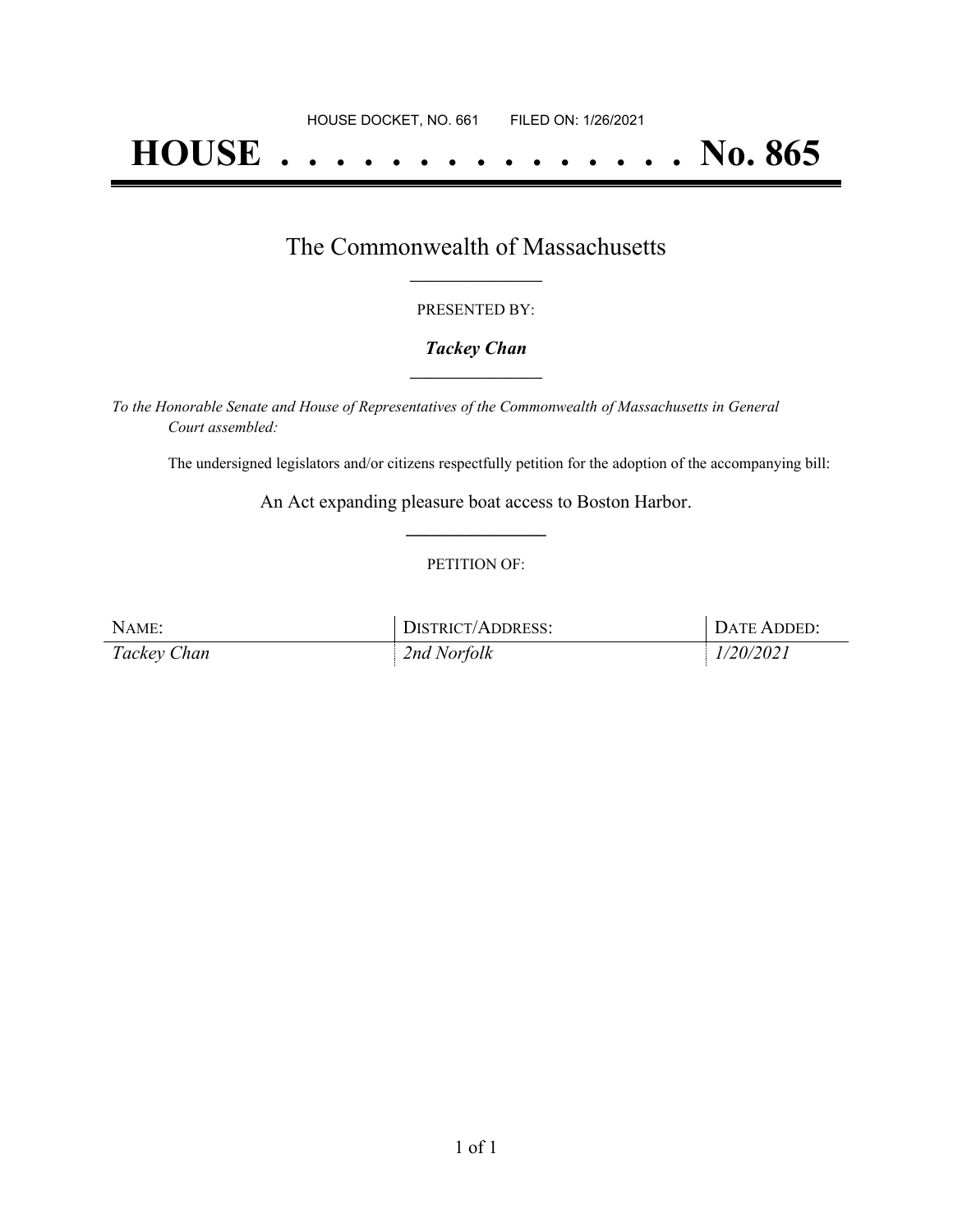## **HOUSE . . . . . . . . . . . . . . . No. 865**

By Mr. Chan of Quincy, a petition (accompanied by bill, House, No. 865) of Tackey Chan for legislation to expand pleasure boat access to Boston Harbor. Environment, Natural Resources and Agriculture.

### [SIMILAR MATTER FILED IN PREVIOUS SESSION SEE HOUSE, NO. *741* OF 2019-2020.]

## The Commonwealth of Massachusetts

**In the One Hundred and Ninety-Second General Court (2021-2022) \_\_\_\_\_\_\_\_\_\_\_\_\_\_\_**

**\_\_\_\_\_\_\_\_\_\_\_\_\_\_\_**

An Act expanding pleasure boat access to Boston Harbor.

Be it enacted by the Senate and House of Representatives in General Court assembled, and by the authority *of the same, as follows:*

 SECTION 1. Notwithstanding any General Law or Special Law to the contrary, all state and municipal public agencies and authorities owning or controlling property within the City of Boston, including but not limited to the City of Boston and the Massachusetts Port Authority, are hereby authorized and directed to identify and cause the establishment of mooring and docking facilities for pleasure boats within the City of Boston, with a particular emphasis on improving the availability to the general public of multiple useful locations for mooring or docking on a short term (hourly or daily) basis. Said agencies or authorities shall issue one or more public Requests for Proposals to solicit provision to the general public of the necessary or appropriate capital facilities and operations and maintenance services, with a particular emphasis on establishing new mooring or docking facilities available to the general public for short term